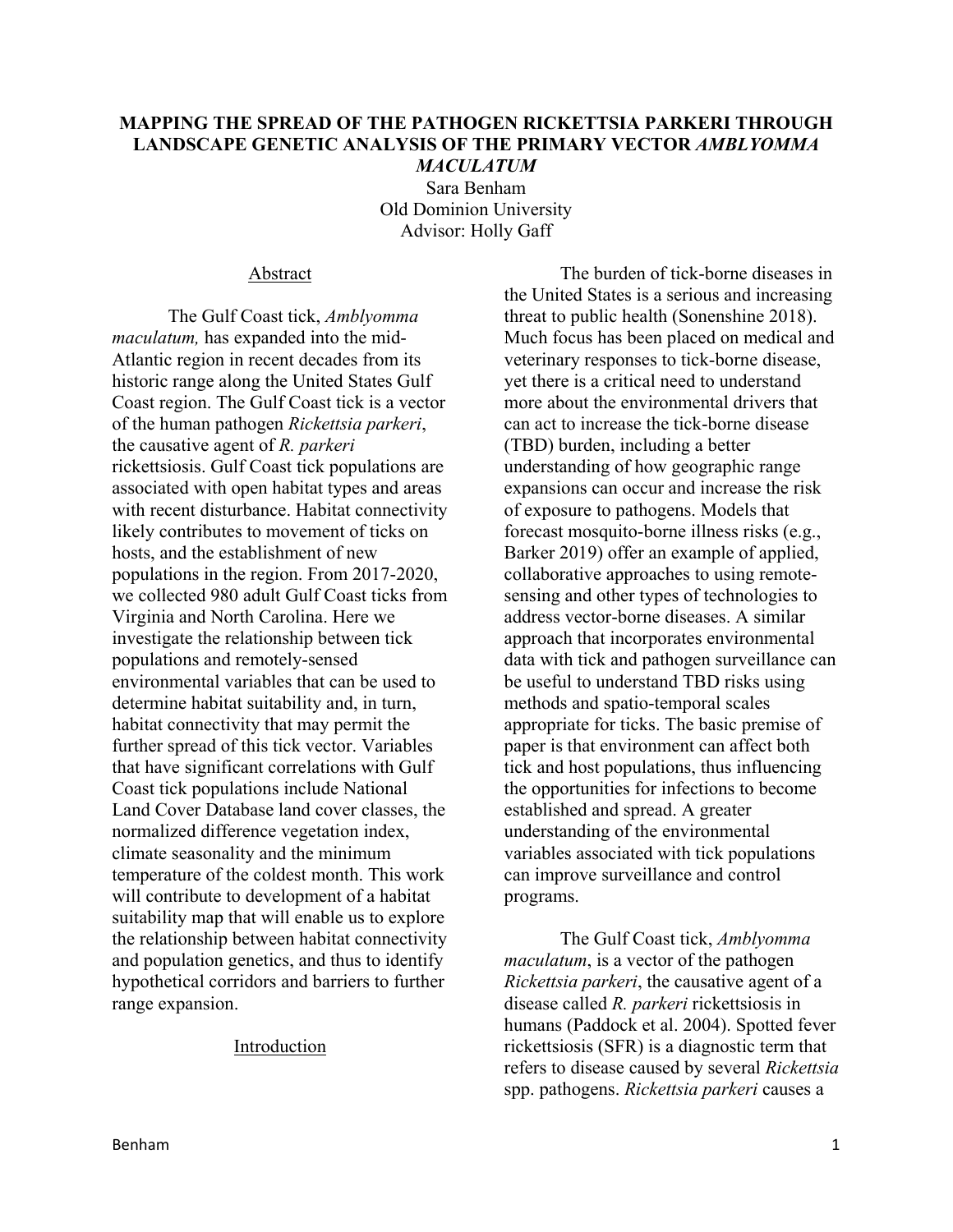less severe disease than Rocky Mountain Spotted Fever (RMSF), caused by *R. rickettsii* (Paddock et al. 2008). Overall SFR's have a case fatality rate of between 5- 10% (CDC, 2019). Incidence of SFR has been increasing overall with higher incidences in states that lie in the southeastern and central United States. The regions with high human burden of SFR generally overlaps with the *A. maculatum* range in many areas, an ecological indication that *A. maculatum* are currently contributing to the disease burden in the region and may further amplify disease risk in the future. In fact, cases of *R. parkeri* rickettsiosis identified outside of the documented *A. maculatum* range in 2014 (Herrick et al. 2016) prompted further investigation and ultimately new collection records for *Amblyomma maculatum* ticks from Arizona and New Mexico (Allerdice et al. 2017; Hecht et al. 2020). These additional collections strengthen the connection between the emergence of *R. parkeri* rickettsiosis and the presence of *A. maculatum* ticks.

*Amblyomma maculatum* populations are expanding north from the species' historic range about 100-240 km from the Gulf Coast (Teel et al. 2010). This trend of range expansion has been accompanied by a remarkable pattern of higher *R. parkeri* prevalence in the ticks collected in newly established populations along the northeastern margins of this range, specifically in the mid-Atlantic region (Wright et al. 2011, Paddock and Goddard 2015). Although it is not clear this pattern will continue, it has been consistently observed since 2010 (Wright et al. 2011, Nadolny et al. 2014). Investigating the spatial and environmental context of this range expansion as well as the population dynamics of the tick vector is one way to begin exploring how geography influences

*R. parkeri* infections in ticks. To do this, we will begin by exploring readily available, remotely-sensed variables that are commonly used in habitat suitability mapping. Identifying meaningful variables that can be derived from remotely-sensed, multispectral images is the first step in developing a habitat suitability map to map habitat connectivity. This advances our broder efforts to compare hypothetical habitat connectivity with genetic connectivity, calculated using tick mitochondrial haplotypes.

This paper describes the use of Landsat 8 imagery to derive Normalized Difference Vegetation Index (NDVI) values from multiple field sites for which tick sampling data are available. The purpose of this is to identify whether NDVI values help to discriminate between transects where Gulf Coast ticks are present and sites where they are absent based on the vegetation density in the immediate area. The process of identifying environmental variables that can be mapped to create predictive suitability maps will help to contextualize genetic connectivity of the Gulf Coast tick, in addition to improving ongoing sampling efforts.

# Materials and Methods

# **Sampling**

Sample sites were determined through county-by-county sweeps across Virginia to identify sites with Gulf Coast tick presence. GCT collections began in April 2021 when the first ticks were starting to emerge for the season. Sampling continued bi-weekly at regularly sampled GCT sites, and at sites throughout the eastern Virginia coastal plain, focusing specifically where GCT had been collected in prior years to identify any new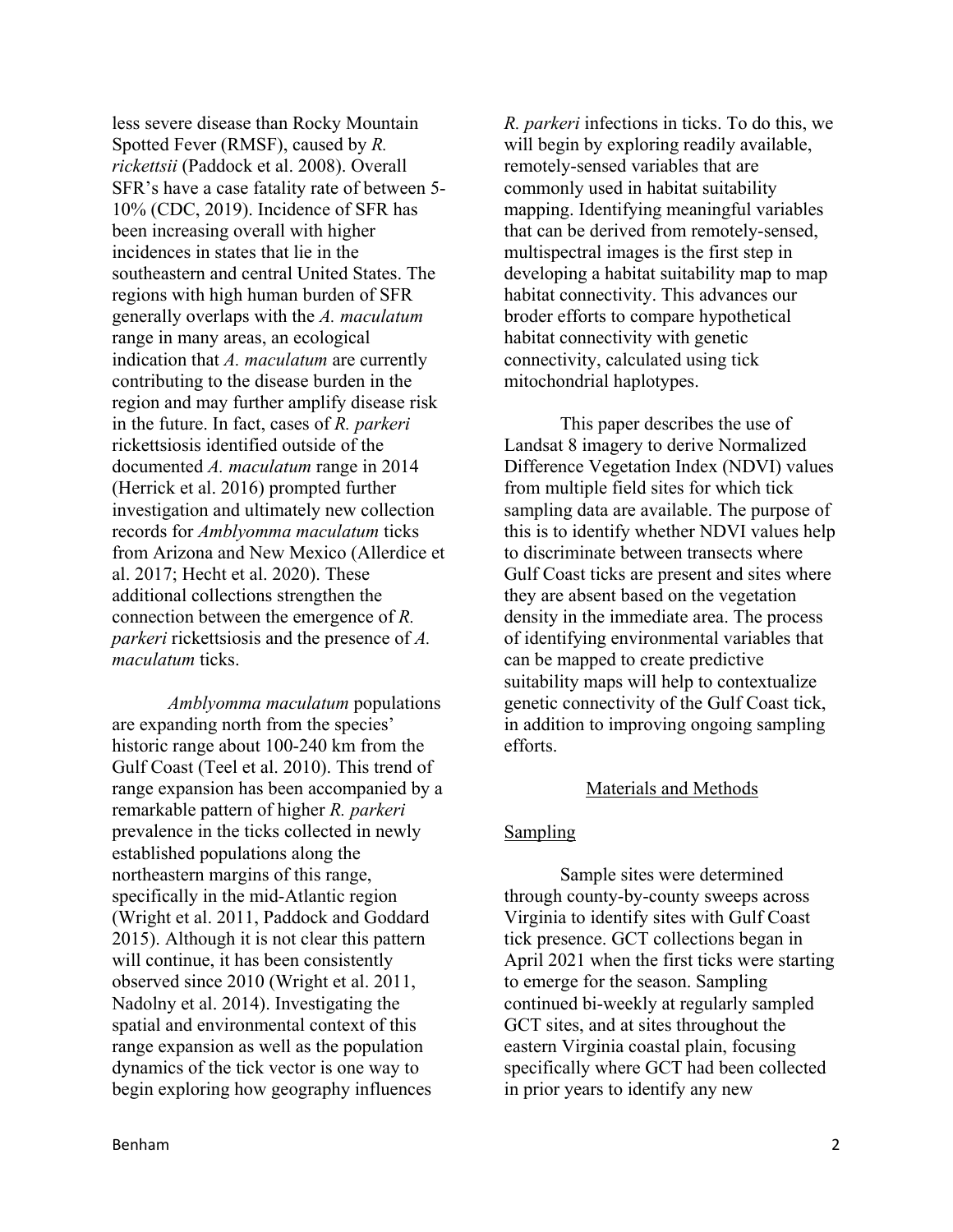populations. During the summer, we identified two new sites, from which we collected >20 ticks each. The total number of GCT collected in 2020 was 226 individuals from 10 sites. The sampling period continued from April through November, with no ticks collected by November. Overall, 980 GCT have been collected between 2017-2020 by the ODU Tick Team using both regular flagging and special sampling to increase GCT collections.

## Data analysis

The first step of this work is to classify spatial points based on the presence and absence of *A. maculatum* populations based on collections from the 2017-2020 field seasons. Population presence is defined as at least two adult ticks collected from a single transect in one year. All spatial points were thinned to include one observation per 0.5km resolution. This resolution preserves nearby transects that have distinctly different vegetation and different tick species collected.

Counts of adult ticks by collection sample (identified by site, transect, year) were combined to create a species assemblage matrix. Due to data thinning and removal of sites from which environmental variables could not be extracted, 792 adult GCT were ultimately included in the statistical analysis. In addition, 4326 adult ticks from 5 additional species were included to study environmental effects on species assemblages.

Square root transformation was applied to the species matrix, and data were then standardized by sample to generate relative abundances. A Bray-Curtis (BC) rank order resemblance matrix was created

from the assemblage data for further analysis.

Multispectral Landsat 8 OLI/TIRS (USGS) imagery was downloaded, filtered for scenes containing < 25% cloud cover, and pre-processed by running the raster function Apparent Reflectance in ArcGIS Pro (ESRI Inc.) to correct for relative differences in spectral gain and biases between multiple raster scenes and time periods. The corrected scenes were used to calculate NDVI with the NDVI raster function (Table 1). Available NDVI rasters for July were mosaicked by year (2017- 2020) using maximum values to combine four scenes including all spatial points (Table 1).

Table 1. Landsat 8 OLI/TIRS scenes available with < 25% cloud cover for years. The number of transects for tick sampling is indicated for each scene. Note, only years for which values could be obtained for all sites were included in analysis.

| Row/Path | No. Transects | <b>NDVI</b> Years |
|----------|---------------|-------------------|
| 14, 34   | 26            | 2017, 2018,       |
|          |               | 2019, 2020        |
| 14, 35   |               | 2017, 2019,       |
|          |               | 2020              |
| 15, 34   | 14            | 2018, 2019,       |
|          |               |                   |

An ecological matrix was created with each collection sample as a row, along with 19 Bioclim variables (Fick and Hijmans 2017), elevation extracted from the NOAA coastal digital elevation model (NOAA), and the NDVI values for 2019 and 2020.

The BEST routine in Primer 6 (Clarke and Gorely 2006) was run using the Biota-environment (BIOENV) option with the BC resemblance matrix as the biotic data and the ecological matrix with 24 variables as the environmental dataset. This procedure identifies the environmental variables that contribute the most to the species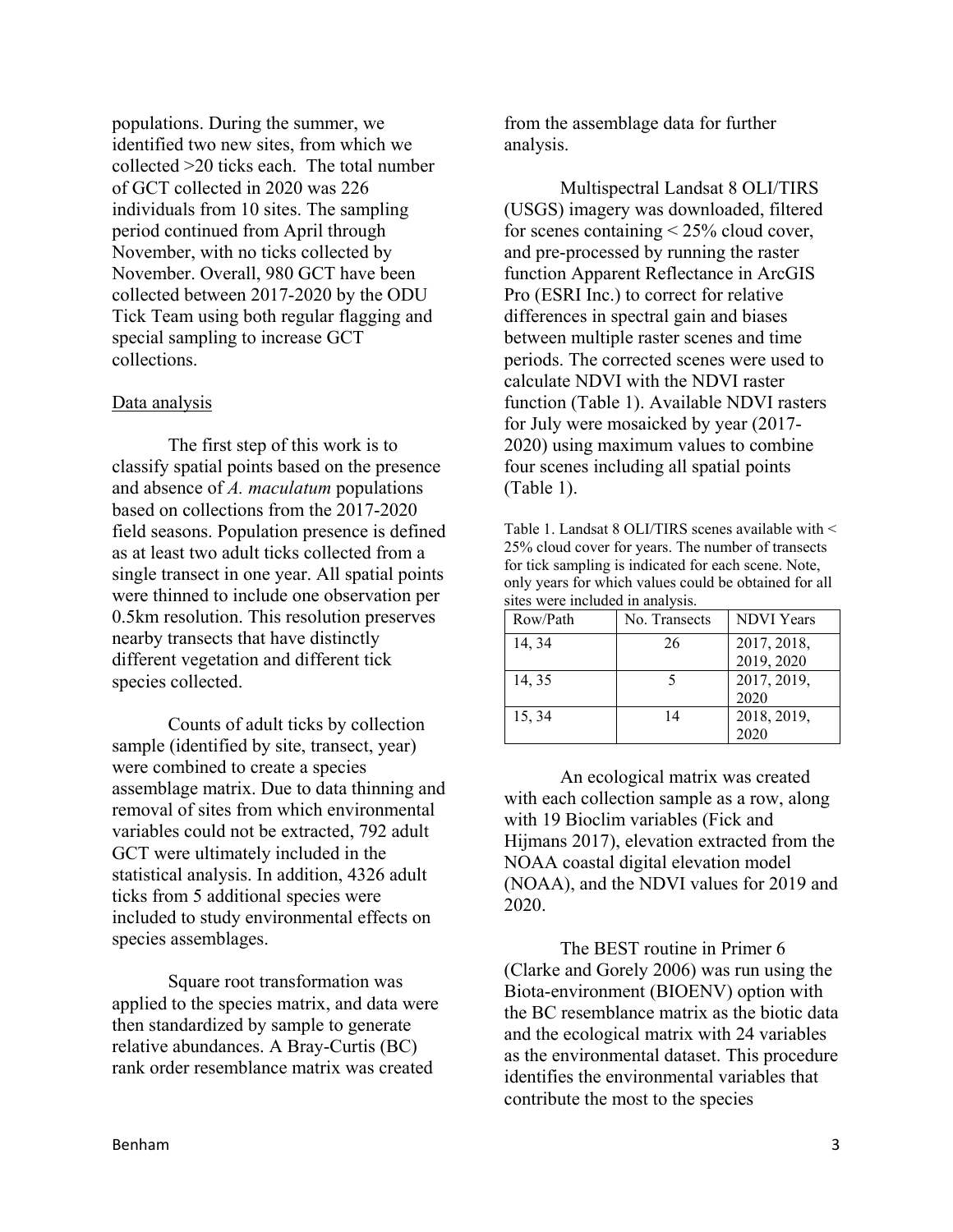assemblages observed. Best reports a global correlation statistic Rho and percent significance based on 99 permutations.

An analysis of similarity (ANOSIM) test was run on the root-transformed BC resemblance matrix using National Landcover Database 2017 land cover classes (Yang et al., 2018) as a factor describing each collection site. All of these routines were repeated on a

dataset with two tick species removed: the lonestar tick, *A. americanum* and unknown *Ixodes* sp. in order to detect the strength of associations between these species specifically and the environmental variables. The lonestar tick is present across many sites, therefore the rationale for removing this species is that stronger correlations may be seen in species like *Ixodes scapularis* and *A. maculatum*, which appear to have stronger habitat associations, based on field observations.

# Genetics

Tick samples were processed using a protocol described in Benham et al. (2021) to isolate target mitochondrial DNA fragments, amplify fragments using polymerase chain reaction (PCR), and sequence 217-218 nucleotide base pairs by Sanger Sequencing. Forward and reverse sequence reads were aligned in Geneious (Kearse et al. 2012). Genetic distance was calculated in Arlequin v. 3.5 (Excoffier and Lischer 2010) using a distance measure Φ*ST* based on heterozygosity within and between populations. Distance values range from 0-1, with a distance of 0 indicating greater connectivity between populations, and a distance of 1 indicating complete isolation.

## Results

Raster mosaics for 2019 and 2020 were used to derive NDVI values for all transects, since some data were missing for years 2017 and 2018. Forty-five unique transects were included in the analysis.

The BEST analysis showed the strongest environmental variables associated with the species assemblages were seasonality and 2019 NDVI values (Rho =  $0.217$ , significance = 0.01). ANOSIM results revealed a significant (Rho = 0.129, significance  $= 0.005$ ) association between land cover class and species assemblage.

When these same routines were run with a four-species assemblage, excluding lonestar ticks and unknown *Ixodes*, the land cover association increased slightly (Rho = 0.157, significance =  $0.02$ ), and the BEST analysis identified new variable combinations related to the reduced assemblages. The best variable combination included minimum temperature of the coldest months and quarters, maximum temperature of the wettest quarter, and 2019 NDVI (Rho =  $0.255$ , significance =  $0.01$ ), followed by a combination of only two variables, 2019 NDVI and minimum temperature of the coldest month (Rho =  $0.254$ , significance =  $0.01$ ).

Population genetic connectivity for ticks processed from 2017-2018 showed that Gulf Coast tick populations in the region are generally not well-connected, and most appear to be isolated from one another (Benham et al. 2021). Data from ticks collected from the same sites, plus several additional sites in 2019, however, revealed greater connectivity between populations, with only one site in North Carolina that appears to be genetically isolated from two nearby sites, but not genetically distinct from populations at three other sites (Table 2).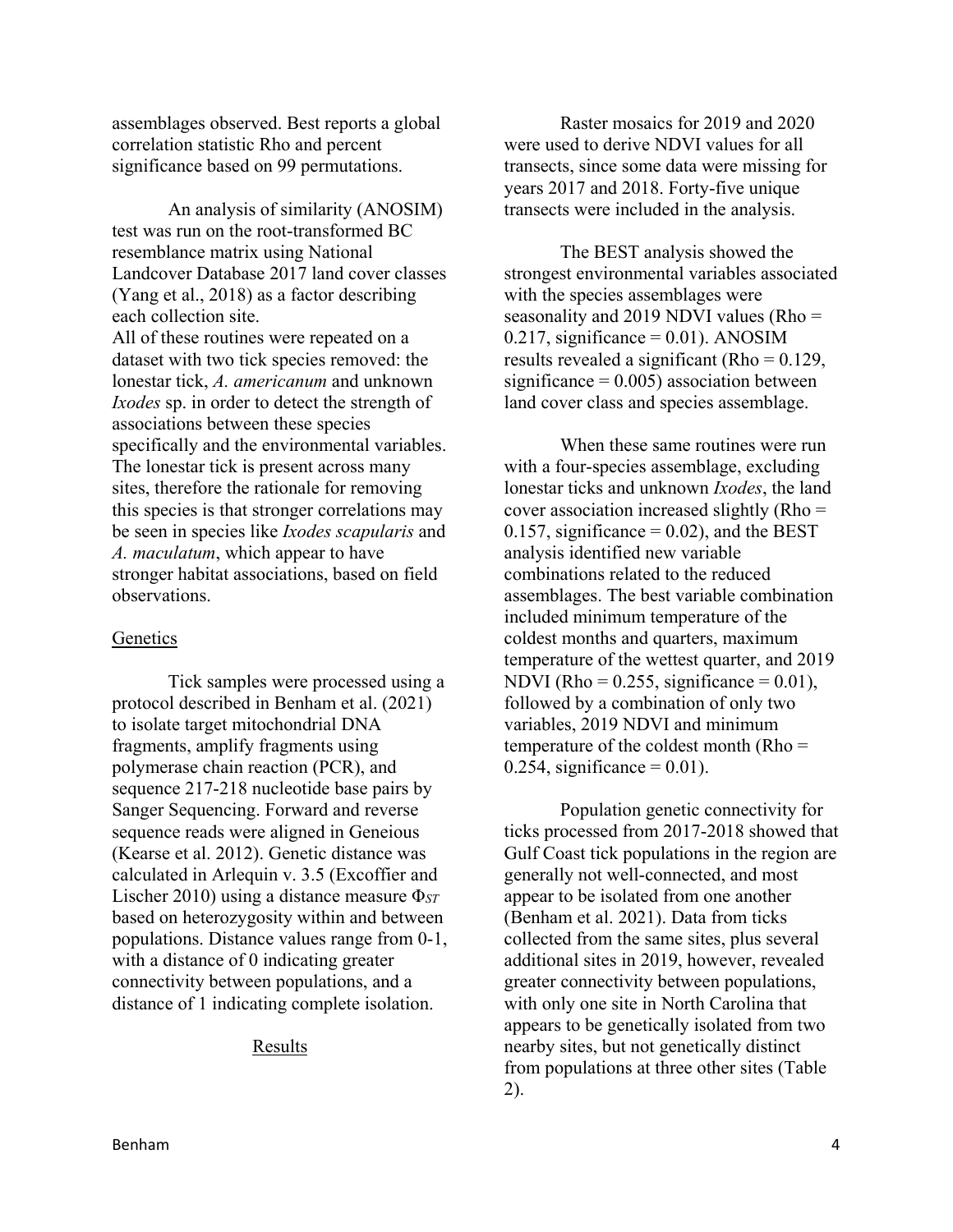| ovia. |       |                |       |      |      |      |
|-------|-------|----------------|-------|------|------|------|
|       |       | $\overline{2}$ | 3     | 4    | 5    | 6    |
|       | 0     | 0.54           | 0.25  | 0.35 | 0.06 | 0    |
| 2     | 0.03  | 0              | 0.17  | 0.45 | 0.13 | 0.01 |
| 3     | 0.01  | 0.06           | 0     | 0.38 | 0.32 | 0.14 |
| 4     | 0.004 | 0.02           | 0.004 | 0    | 0.50 | 0.37 |
| 5     | 0.04  | 0.03           | 0.001 | 0.01 | 0    | 0.0  |
| 6     | 0.15  | 0.11           | 0.07  | 0.01 | 0.03 | 0    |

Table 2. Pairwise genetic distances by site measured by Φ*ST* (below the diagonal), and corresponding pvalues above the diagonal. Significant values are in bold.

### Discussion

Several environmental variables appear helpful for predicting habitat suitability of the Gulf Coast tick at the regional scale. The NDVI has the potential to be an especially useful predictor of suitable habitat because experts in the field already rely on local vegetation characteristics as indicators of possible GCT habitat. Further investigation of the strength and direction of this association need to be explored in order to use NDVI to generate well-supported suitability maps. Here we considered NDVI during July of two sequential years, among other variables, to understand which variables had the strongest associations with GCT populations. Going further with a temporal investigation of NDVI changes over years in relation to tick phenology can reveal the relationship between vegetation and tick populations. Canopy closure has been identified as a factor in GCT population decline and extirpation (Nadolny 2016). A temporal analysis using measures derived from Landsat 8 multispectral imagery, including NDVI, could also reveal key information about population responses to disturbance and canopy regrowth. Space-time cubes are

data structures that can be created for longer-term temporal analysis with multidimensional datasets, such as those that incorporate many different predictor variables. This work can be applied to identify new populations using spatial imagery and to better understand the spatial context of human infection risk posed by *R. parkeri* in Gulf Coast ticks.

Population genetic analysis has revealed inconsistent patterns of connectivity between populations from year to year. A general trend of temporal stability is apparent at sites where populations have persisted and populations are typically not well-connected (Nadolny et al. 2015; Benham et al. 2021). The latest genetic data presented here shows that populations might not be as isolated from each other as prior work has shown. Development of higher resolution genetic markers, such as singlenucleotide polymorphisms can improve the resolution of this genetic analysis and may help resolve questions about population connectivity.

## Literature Cited

- Allerdice, M. E. J., L. Beati, H. Yaglom, R. R. Lash, J. Delgado-de la Mora, J. D. Licona-Enriquez, D. Delgado-de la Mora, and C. D. Paddock. 2017. *Rickettsia parkeri* (Rickettsiales: Rickettsiaceae) detected in ticks of the *Amblyomma maculatum* (Acari: Ixodidae) group collected from multiple locations in Southern Arizona. Journal of Medical Entomology, **54**: 1743–1749.
- Barker, C.M. 2019. Models and surveillance systems to detect and predict West Nile virus outbreaks. Journal of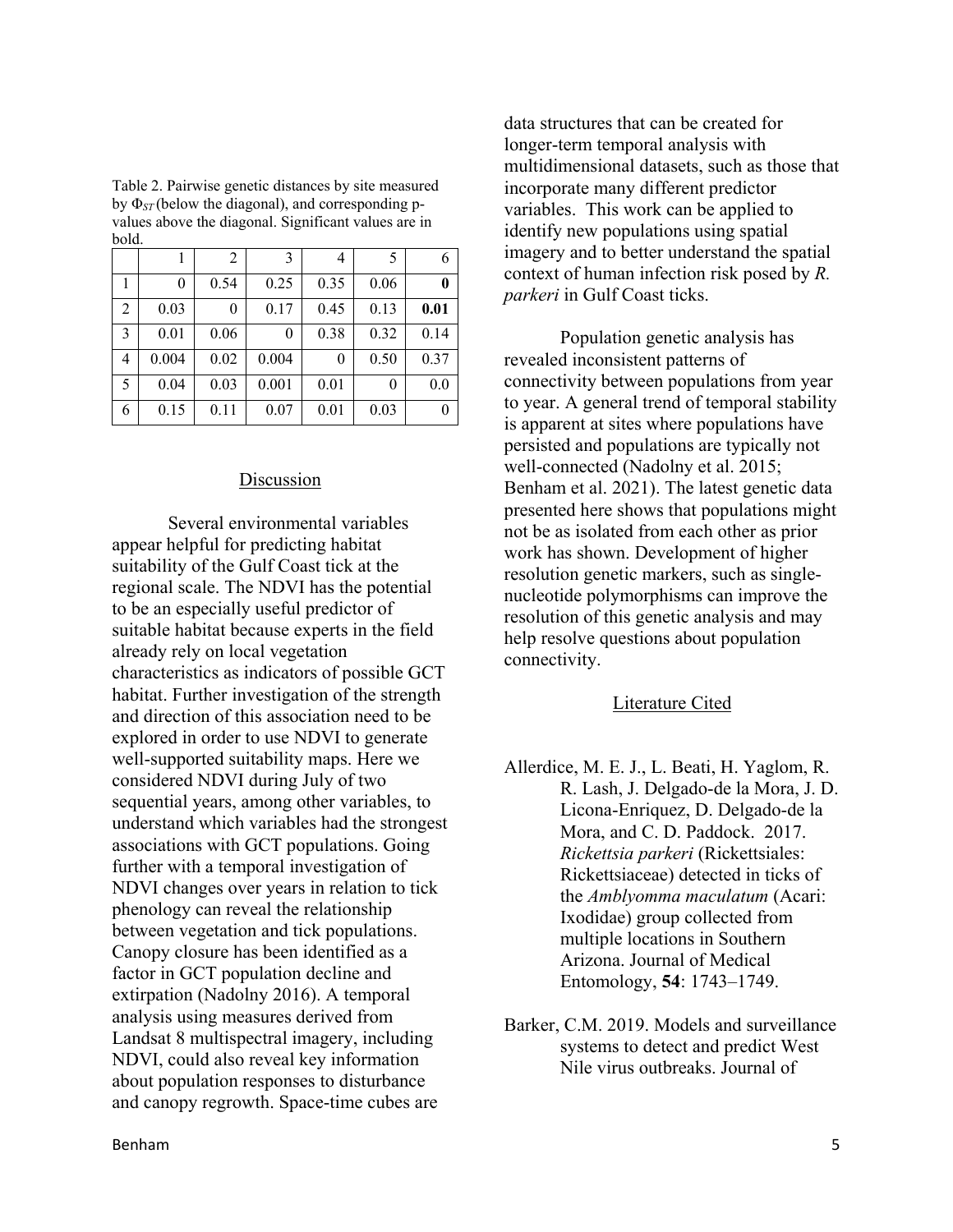Medical Entomology, **56**: 1508- 1515.

- Benham, S. A., H. D. Gaff, S. Azher, .Z Bement, C. Blaise, H. Cummins, R. Ferrara, J. Moreno, E. Parker, A. Phan, D. Price, T. Rose, and D. T. Gauthier. 2021. Comparative population genetics of *Amblyomma maculatum* and *Amblyomma americanum* in the mid-Atlantic United States. Ticks and Tick-borne Diseases 12(1) [https://doi.org/10.1016/j.ttbdis.2020.](https://doi.org/10.1016/j.ttbdis.2020.101600) [101600](https://doi.org/10.1016/j.ttbdis.2020.101600)
- CDC. 2019. Rocky mountain spotted fever (RMSF) epidemiology and statistics. Centers for Disease Control and Prevention, National Center for Zoonotic and Infectious Diseases, Division of Vector-borne Diseases, Atlanta, GA.
- Clarke, K. R., Gorley, R. N., 2006. Primer v6: User Manual/Tutorial. Plymouth Marine Laboratory.
- Esri Inc. 2020. *ArcGIS Pro* (Version 2.5). Esri Inc. [https://www.esri.com/en](https://www.esri.com/en-us/arcgis/products/arcgis-pro/overview)[us/arcgis/products/arcgis](https://www.esri.com/en-us/arcgis/products/arcgis-pro/overview)[pro/overview.](https://www.esri.com/en-us/arcgis/products/arcgis-pro/overview)
- Excoffier, L., and H. E. Lischer. 2010. Arlequin suite ver 3.5: a new series of programs to perform population genetics analyses under Linux and Windows. Molecular Ecology Resources, **10**: 564-567
- Fick, S. E., and R. J. Hijmans. 2017. WorldClim 2: new 1 km spatial resolution climate 469 surfaces for global land areas. International Journal of Climatology, **37**: 4302– 4315.

J. A. Hecht, M. E. J. Allerdice, S. E. Karpathy, H. D. Yaglom, M. Casal, R. R. Lash, J. Delgado-de la Mora, J. D. Licona-Enriquez, D. Delgado-de la Mora, K. Groschupf, J. W. Mertins, A. Moors, D. E. Swann, and C. D. Paddock. 2020. Distribution and Occurrence of *Amblyomma maculatum* sensu lato (Acari: Ixodidae) and *Rickettsia parkeri* (Rickettsiales: Rickettsiaceae), Arizona and New Mexico, 2017– 2019. Journal of Medical Entomology, **57**: 2030–2034. <https://doi.org/10.1093/jme/tjaa130>

Herrick, K. L., S. A. Pena, H. D. Yaglom, B. J.Layton, A. Moors, A. D. Loftis, M. E. Condit, J. Singleton, C. Y. Kato, A. M. Denison, D. Ng, J. W. Mertins, and C. D. Paddock. 2016. *Rickettsia parkeri* rickettsiosis, Arizona, USA. Emerging Infectious Diseases, **22**: 780–785.

- Nadolny, R. M., H. D. Gaff, J. Carlsson, and D. T. Gauthier. 2015. Comparative population genetics of two invading ticks: Evidence of the ecological mechanisms underlying tick range expansions. Infection, Genetics and Evolution, **35**:153-162.
- Nadolny, R.M. 2016. A hitchiker's guide to invasion biology: Describing ecological mechanisms underlying range expansions of two Ixodid tick species. Dissertation, Old Dominion University, Department of Biological Sciences.
- Nadolny, R. M., and H. D. Gaff. 2018. Natural history of *Amblyomma maculatum* in Virginia. Ticks and Tick-borne Diseases, **9**:188-195.